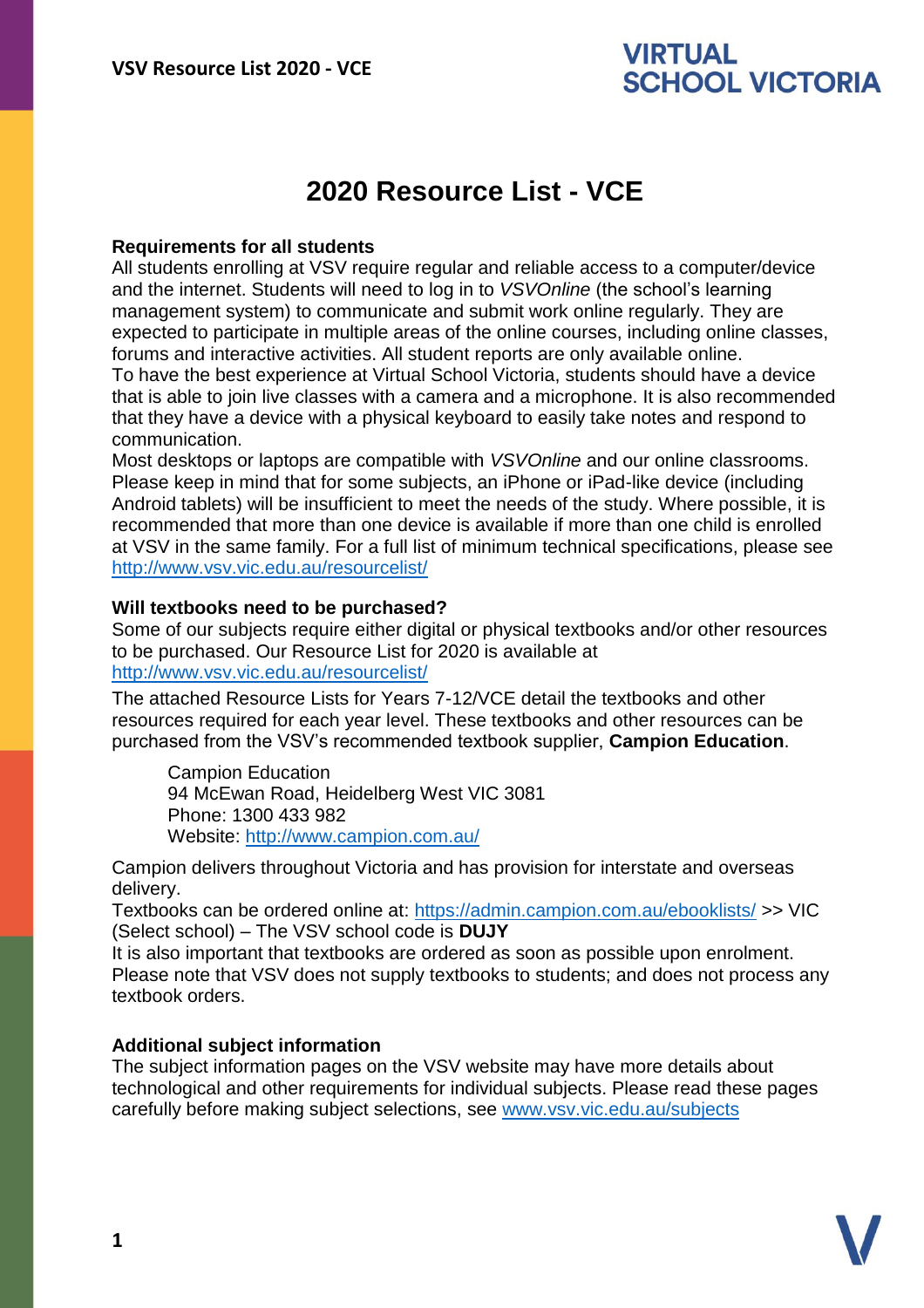| VCE 1 & 2 / Year 11 Resource List 2020            |                                                                                                                                                                                                                                                                                                           |
|---------------------------------------------------|-----------------------------------------------------------------------------------------------------------------------------------------------------------------------------------------------------------------------------------------------------------------------------------------------------------|
| <b>VCE Orientation Program</b>                    | None required                                                                                                                                                                                                                                                                                             |
| <b>Accounting 1 &amp; 2</b>                       | <b>Macmillan Accounting VCE Units 1 &amp; 2 Print/Digital</b><br>(6th ed.) Macmillan, 2019 - ISBN: 9781420239614<br><b>OR</b><br>Digital Macmillan Accounting 1 & 2 Access code<br>(6th ed.) – Digital access only                                                                                        |
| <b>Applied Computing 1 &amp; 2</b>                | VCE Applied Computing 1 & 2. Print & digital (7th ed.)<br>Cengage Learning, 2020<br><b>OR</b><br>Digital VCE Applied Computing 1 & 2 Access code<br>(7th ed.) – Digital access only                                                                                                                       |
| Art 1 & 2                                         | None required                                                                                                                                                                                                                                                                                             |
| <b>Australian &amp; Global Politics 1 &amp; 2</b> | None required                                                                                                                                                                                                                                                                                             |
| Biology 1 & 2                                     | Nelson Biology VCE Units 1 & 2. Print & digital<br>(3rd ed.) Cengage Learning, 2016<br><b>OR</b><br>Digital Nelson Biology VCE 1 & 2 Access code (3rd ed.)<br>- Digital access only                                                                                                                       |
| <b>Business Management 1 &amp; 2</b>              | None required                                                                                                                                                                                                                                                                                             |
| <b>Chemistry 1 &amp; 2</b>                        | Neale Taylor, Angela Stubbs, Robert Stokes,<br>Jacaranda Chemistry 1 VCE Units 1 & 2.<br>Print/LearnON/StudyON (2nd. ed.), John Wiley, 2019<br><b>OR</b><br>Digital Jacaranda VCE Chemistry 1 & 2 incl. StudyON.<br>Access code (2nd ed.) – Digital access only.<br><b>AND</b><br>A scientific calculator |
| <b>Classical Studies 1 &amp; 2</b>                | None required                                                                                                                                                                                                                                                                                             |
| <b>Dance 1 &amp; 2</b>                            | None required                                                                                                                                                                                                                                                                                             |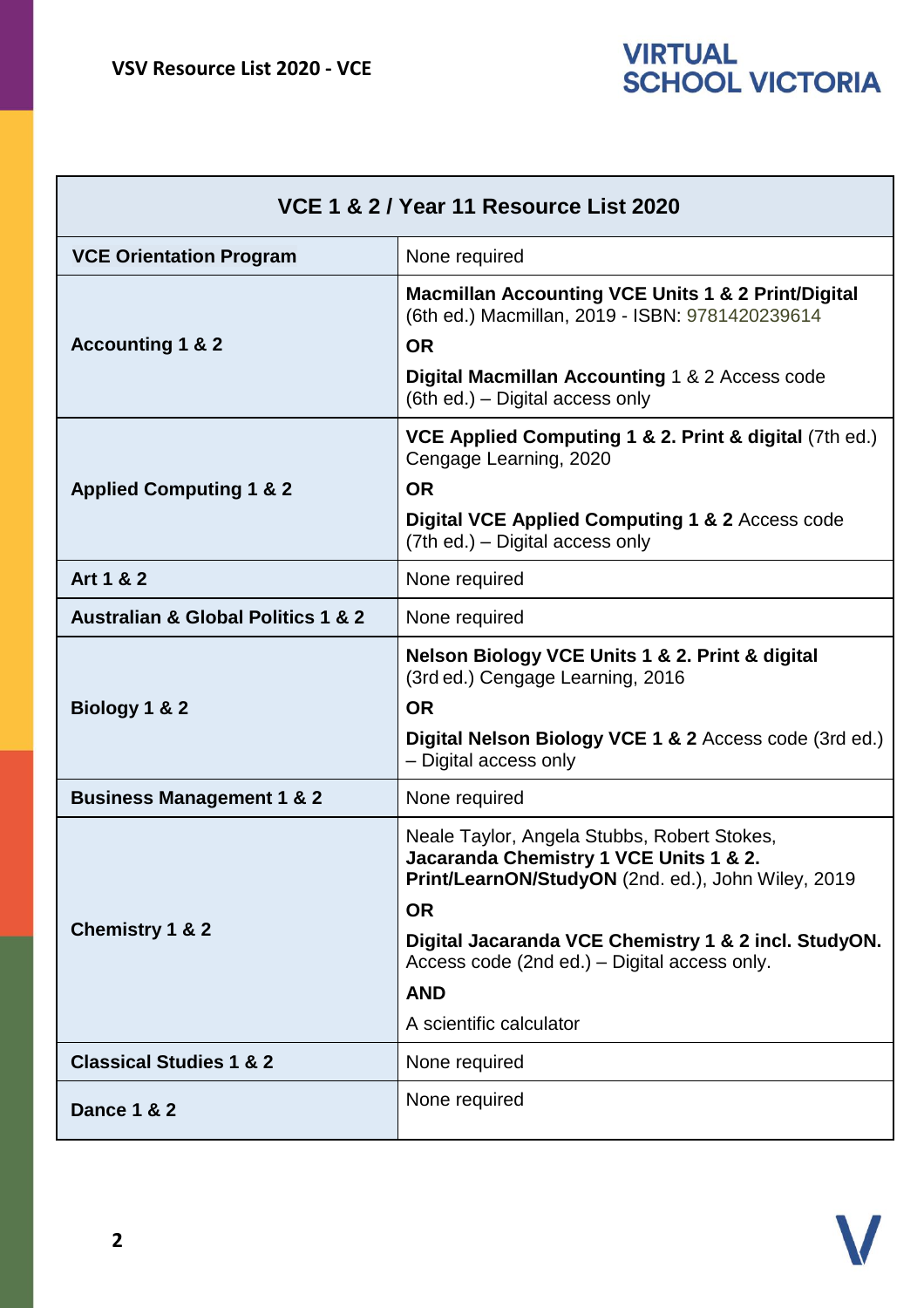| Economics 1 & 2                          | Jacaranda Key Concepts in VCE Economics 1: Units<br>1 & 2. Print/LearnON/StudyON (11th ed.), John Wiley,<br>2019<br>NOTE: On Campion 2020 Booklists, this will appear as<br><b>Jacaranda VCE Economics 1&amp;2:</b><br>Print/LearnON/StudyON 11E.<br><b>OR</b><br>Digital Jacaranda VCE Economics 1 & 2 inc. StudyON.<br>Access code (11th ed.) – Digital access only |
|------------------------------------------|-----------------------------------------------------------------------------------------------------------------------------------------------------------------------------------------------------------------------------------------------------------------------------------------------------------------------------------------------------------------------|
| English 1 & 2                            | Unit 1<br>Neil Grant, The Ink Bridge, Allen & Unwin, 2012.<br>Unit 2<br>No text required                                                                                                                                                                                                                                                                              |
| Food Studies 1 & 2                       | Heath, McKenzie & Tully, Food Solutions: Food Studies<br>Units 1 & 2, (4th ed.), Cengage Learning, 2016.<br><b>OR</b><br>Digital Food Solutions Units 1 & 2 Access code (4th<br>ed.) - Digital access only<br>A device for taking photos of production work is also<br>required                                                                                       |
| <b>Foundation English 1 &amp; 2</b>      | Unit 1<br>Marjane Satrapi, Persepolis: A Story of a Childhood,<br>[Book 1] Pantheon, 2003 - ISBN: 9780375714573<br>Unit 2<br>None required                                                                                                                                                                                                                            |
| Geography 1 & 2                          | None required                                                                                                                                                                                                                                                                                                                                                         |
| Health & Human Development 1 & 2         | Key Concepts in VCE Health & Human Development 1<br>& 2: Text/ebook/StudyON, (6th ed.) John Wiley, 2019<br><b>OR</b><br>Digital Key Concepts in VCE Health & Human<br>Development 1 & 2: ebook/StudyON. Access code<br>(6th ed.) - Digital access only.                                                                                                               |
| <b>History: Global Empires 1 &amp; 2</b> | None required                                                                                                                                                                                                                                                                                                                                                         |
| Industry and Enterprise 1 & 2            | None required                                                                                                                                                                                                                                                                                                                                                         |

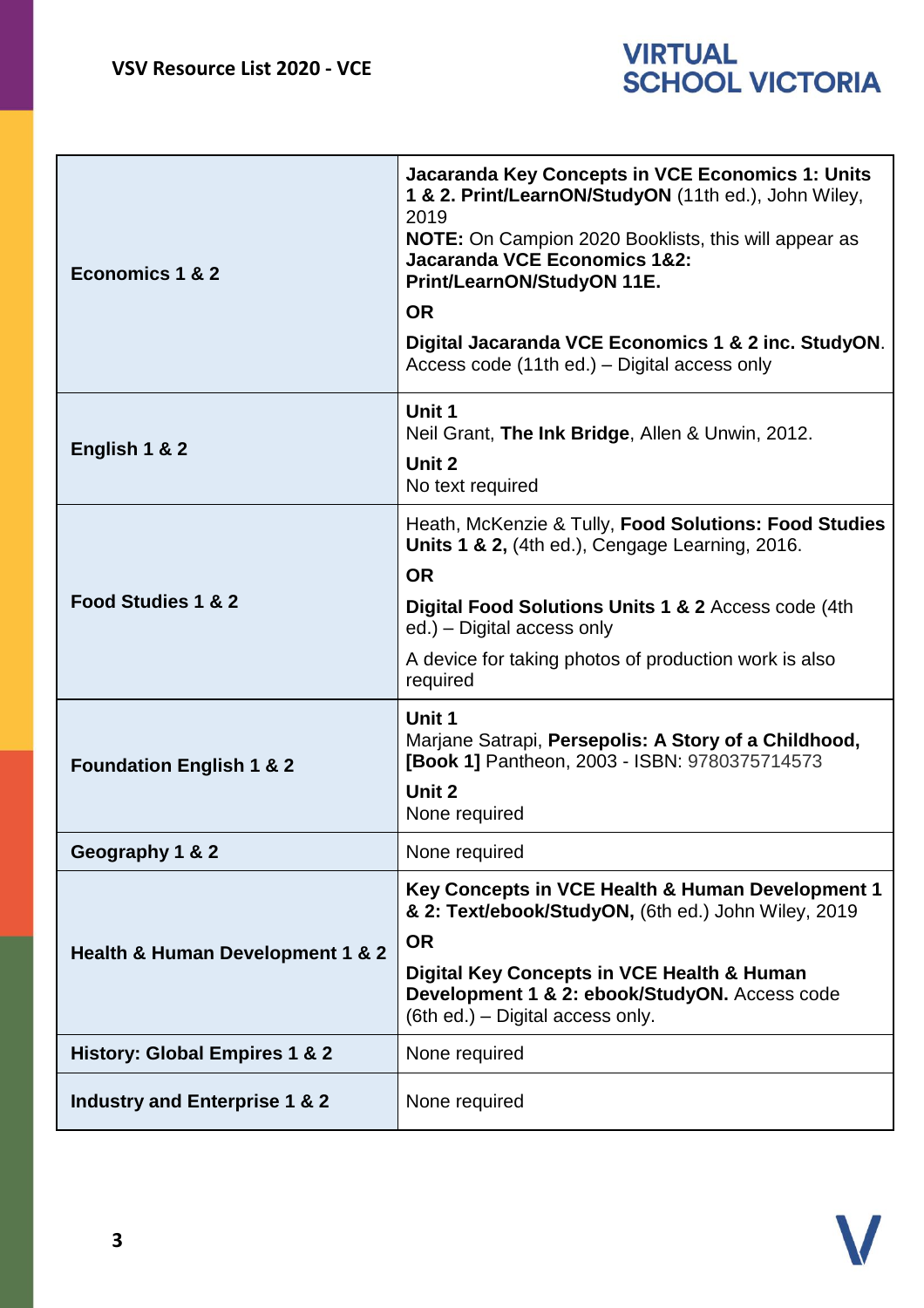| <b>Legal Studies 1 &amp; 2</b>           | None required                                                                                                                                                                                                                                                                                                                                                                                                                                                                                                                                                                                                                                                                                                                                                                                                                                                                                                                                                                                                                                 |
|------------------------------------------|-----------------------------------------------------------------------------------------------------------------------------------------------------------------------------------------------------------------------------------------------------------------------------------------------------------------------------------------------------------------------------------------------------------------------------------------------------------------------------------------------------------------------------------------------------------------------------------------------------------------------------------------------------------------------------------------------------------------------------------------------------------------------------------------------------------------------------------------------------------------------------------------------------------------------------------------------------------------------------------------------------------------------------------------------|
|                                          | Unit 1<br>Shakespeare, The Taming of the Shrew, Cambridge<br>School Shakespeare (3rd ed.) Cambridge University<br>Press, 2014. ISBN: 9781107616899                                                                                                                                                                                                                                                                                                                                                                                                                                                                                                                                                                                                                                                                                                                                                                                                                                                                                            |
| Literature 1 & 2                         | David Malouf, Fly Away Peter, Vintage, 1999                                                                                                                                                                                                                                                                                                                                                                                                                                                                                                                                                                                                                                                                                                                                                                                                                                                                                                                                                                                                   |
|                                          | Unit 2<br>F. Scott Fitzgerald, The Great Gatsby Penguin Modern<br>Classics,<br>Euripides, (translation by Vellacott) Medea / Hecabe /<br>Electra, Penguin Classics. ISBN: 9780140441291                                                                                                                                                                                                                                                                                                                                                                                                                                                                                                                                                                                                                                                                                                                                                                                                                                                       |
| <b>Mathematics: Foundation 1 &amp; 2</b> | A scientific calculator is required, along with a ruler,<br>protractor and access to a computer spreadsheet. You<br>are encouraged to contact your Maths teacher, for advice,<br>before making any purchases.                                                                                                                                                                                                                                                                                                                                                                                                                                                                                                                                                                                                                                                                                                                                                                                                                                 |
| <b>Mathematics: General 1 &amp; 2</b>    | <b>Cambridge Senior General Mathematics VCE 1 &amp; 2</b><br><b>Print/Interactive text, Cambridge University Press, 2016</b><br><b>OR</b><br>Digital Senior General Maths VCE 1 & 2 Interactive<br>text, Access code - Digital access only.<br><b>CAS technology:</b><br>You will need access to a VCAA-approved CAS<br>technology. VSV course notes are written using the TI-<br>Nspire CAS and Casio ClassPad calculators. The<br>textbook also contains instructions for both <b>TI-Nspire</b><br><b>CAS</b> and Casio ClassPad calculators. However, any<br>of the listed VCAA approved CAS technologies can be<br>used.<br>Further information on VCAA-approved technologies is<br>$\bullet$<br>available at:<br>https://www.vcaa.vic.edu.au/assessment/vce-<br>assessment/materials/Pages/calculators.aspx<br>If buying a new calculator, it is highly recommended to<br>$\bullet$<br>purchase a TI-Nspire CX CAS.<br>You are encouraged to contact your Mathematics<br>$\bullet$<br>teacher for advice before purchasing a calculator. |

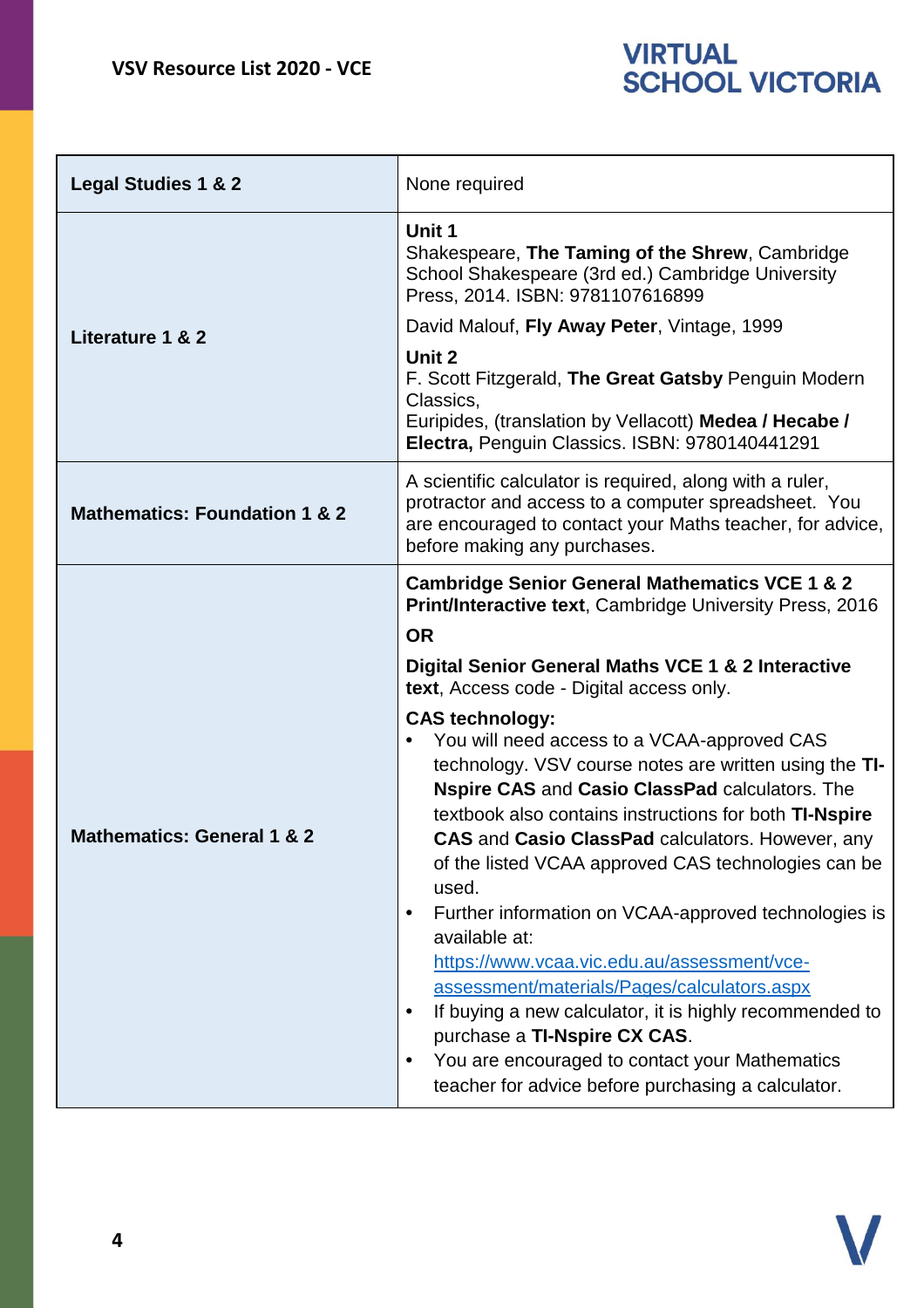|                                                   | <b>Cambridge Senior Mathematical Methods VCE 1 &amp; 2</b><br><b>Print/Interactive text - Cambridge University Press, 2016</b><br><b>OR</b>                                                                                                                                                                                                                                                                                                                                                                                                                                                                                                                                                                                                                                                           |
|---------------------------------------------------|-------------------------------------------------------------------------------------------------------------------------------------------------------------------------------------------------------------------------------------------------------------------------------------------------------------------------------------------------------------------------------------------------------------------------------------------------------------------------------------------------------------------------------------------------------------------------------------------------------------------------------------------------------------------------------------------------------------------------------------------------------------------------------------------------------|
|                                                   | Digital Senior Math Methods VCE 1 & 2 Interactive<br>text, Access code - Digital access only.                                                                                                                                                                                                                                                                                                                                                                                                                                                                                                                                                                                                                                                                                                         |
| <b>Mathematics: Mathematical</b><br>Methods 1 & 2 | <b>CAS technology:</b><br>You will need access to a VCAA-approved CAS<br>technology. VSV course notes are written using the TI-<br>Nspire CAS and Casio ClassPad calculators. The<br>textbook also contains instructions for both <b>TI-Nspire</b><br><b>CAS</b> and <b>Casio ClassPad</b> calculators. However, any<br>of the listed VCAA approved CAS technologies can be<br>used.<br>Further information on VCAA-approved technologies is<br>$\bullet$<br>available at:<br>https://www.vcaa.vic.edu.au/assessment/vce-<br>assessment/materials/Pages/calculators.aspx<br>If buying a new calculator, it is highly recommended to<br>$\bullet$<br>purchase a TI-Nspire CX CAS.<br>You are encouraged to contact your Mathematics<br>$\bullet$<br>teacher for advice before purchasing a calculator. |
|                                                   | <b>Cambridge Senior Specialist Mathematics VCE 1 &amp; 2</b><br>Print/Interactive text - Cambridge University Press, 2016<br>NOTE: If purchasing this textbook second-hand, students<br>MUST purchase the Interactive Reactivation code -<br>Digital Senior Specialist Mathematics Maths VCE 1 &<br>2 Reactivation (Access Code).<br><b>OR</b>                                                                                                                                                                                                                                                                                                                                                                                                                                                        |
| <b>Mathematics: Specialist 1 &amp; 2</b>          | Digital Senior Specialist Maths VCE 1 & 2 Interactive<br>text, Access code - Digital access only.                                                                                                                                                                                                                                                                                                                                                                                                                                                                                                                                                                                                                                                                                                     |
|                                                   | <b>CAS technology:</b><br>You will need access to a VCAA-approved CAS<br>$\bullet$<br>technology. VSV course notes are written using the TI-<br>Nspire CAS and Casio ClassPad calculators, and<br><b>Mathematica</b> software. The textbook also contains<br>instructions for TI-Nspire CAS and Casio ClassPad<br>calculators. However, any of the listed VCAA<br>approved CAS technologies can be used.                                                                                                                                                                                                                                                                                                                                                                                              |

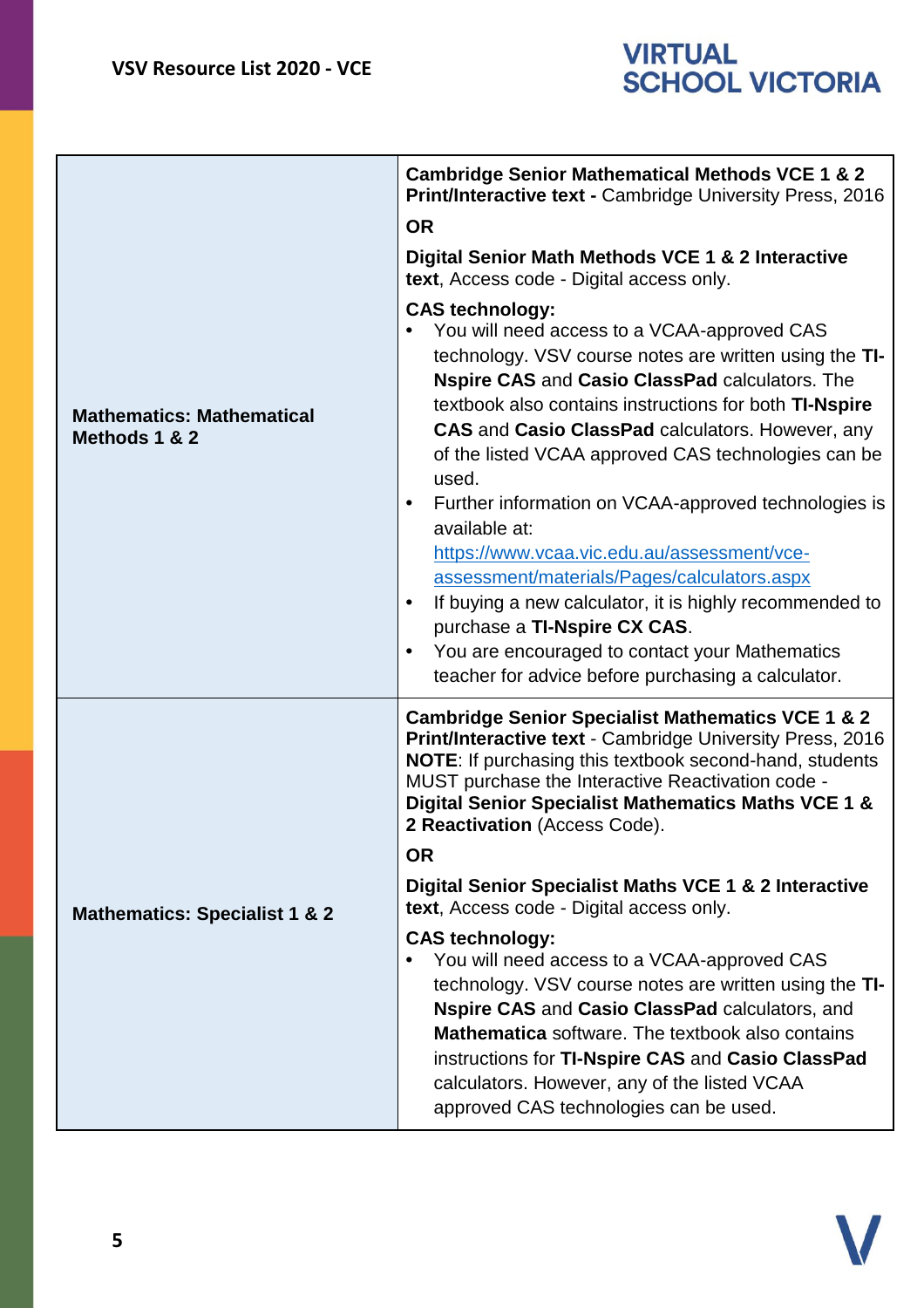

|                                                  | Further information on VCAA-approved technologies is<br>available at:<br>https://www.vcaa.vic.edu.au/assessment/vce-<br>assessment/materials/Pages/calculators.aspx<br>If buying a new calculator, it is highly recommended to<br>purchase a TI-Nspire CX CAS.<br>You are encouraged to contact your Mathematics<br>teacher for advice before purchasing a calculator. |
|--------------------------------------------------|------------------------------------------------------------------------------------------------------------------------------------------------------------------------------------------------------------------------------------------------------------------------------------------------------------------------------------------------------------------------|
| Media 1 & 2                                      | None required                                                                                                                                                                                                                                                                                                                                                          |
| <b>Music Style &amp; Composition 1 &amp; 2</b>   | None required                                                                                                                                                                                                                                                                                                                                                          |
| Philosophy 1 & 2                                 | None required                                                                                                                                                                                                                                                                                                                                                          |
| <b>Physical Education 1 &amp; 2</b>              | Live it up 1: VCE Physical Education Units 1 & 2<br>Text/ebook/StudyON (4th ed.), Jacaranda, 2018<br><b>OR</b><br>Digital Live it Up 1 VCE 1 & 2 eBookPLUS/StudyON<br>Access code (4th ed.) – Digital access only                                                                                                                                                      |
| Physics 1 & 2                                    | Heinemann Physics 11: VCE 1 & 2 student<br><b>book/ebook</b> (4th ed.), Pearson Australia, 2016<br><b>OR</b><br>Digital Heinemann Physics 11 Access code (4th ed.) -<br>Digital access only<br><b>AND</b><br>Scientific calculator.<br><b>PLEASE NOTE - Scientific calculators with algebraic</b><br>options and Graphic/CAS calculators are not acceptable.           |
| <b>Product Design &amp; Technology 1 &amp; 2</b> | None required                                                                                                                                                                                                                                                                                                                                                          |
| <b>Psychology 1 &amp; 2</b>                      | John Grivas, Jacaranda VCE Psychology 1 & 2<br>Print/eBook (8th ed.), John Wiley, 2017<br><b>OR</b><br>Digital Jacaranda Psychology VCE 1 & 2 eBook<br>Access code (8th ed.) – Digital access only                                                                                                                                                                     |
| Sociology 1 & 2                                  | None required                                                                                                                                                                                                                                                                                                                                                          |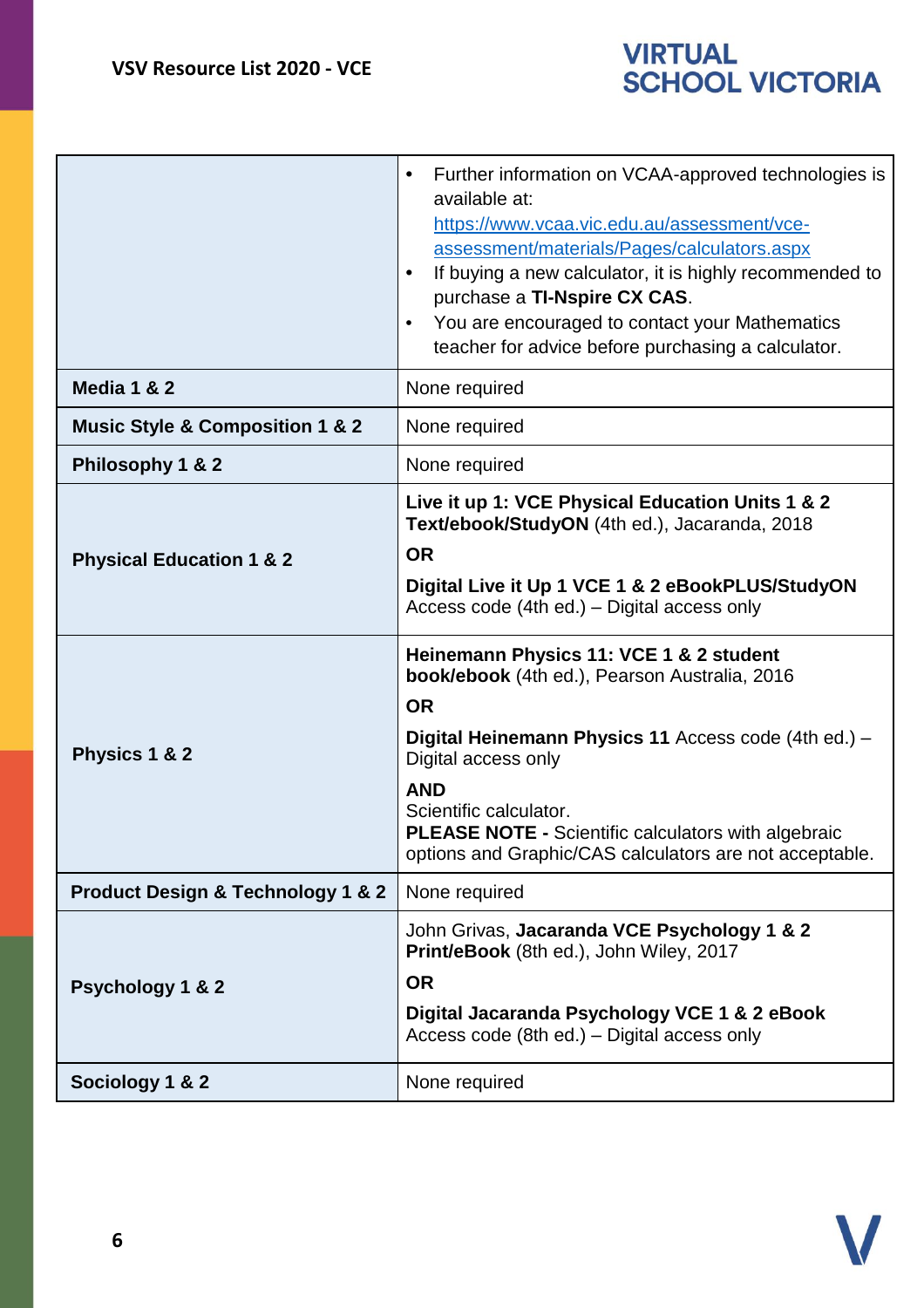

| Theatre Studies 1 & 2                         | Bird, Bailey & Sallis, Acting smart: Theatre studies<br>[Version 8], Acting Smart, 2019 |
|-----------------------------------------------|-----------------------------------------------------------------------------------------|
| <b>Visual Communication</b><br>& Design 1 & 2 | None required                                                                           |

| VCE 3 & 4 / Year 12 Resource List 2020                             |                                                                                                                                                                                                                |
|--------------------------------------------------------------------|----------------------------------------------------------------------------------------------------------------------------------------------------------------------------------------------------------------|
| <b>VCE Orientation Program</b>                                     | None required                                                                                                                                                                                                  |
| <b>Accounting 3 &amp; 4</b>                                        | Macmillan Accounting VCE Units 3 & 4 (6th ed.)<br>Value bundle - Textbook, Digital & Workbook,<br>Macmillan, 2019 - ISBN: 9781420245301                                                                        |
| Algorithmics 3 & 4                                                 | Georgia Gouros, An Introduction to Algorithmic<br><b>Thinking: Algorithmics (HESS) Student Guide</b><br>Georgia Gouros, 2017<br>Available for purchase online at<br>http://www.lulu.com/spotlight/algorithmics |
| <b>Applied Computing:</b><br>Data Analytics 3 & 4                  | <b>Nelson VCE Data Analytics 3 &amp; 4 Print &amp; digital</b><br>(5th ed.), Cengage, 2019<br><b>OR</b><br>Digital Nelson VCE Data Analytics 3 & 4<br>Access code (5th ed.) – Digital access only.             |
| <b>Applied Computing:</b><br><b>Software Development 3 &amp; 4</b> | <b>Nelson VCE Software Development 3 &amp; 4</b><br><b>Print &amp; digital, Cengage, 2019</b><br><b>OR</b><br>Digital Nelson VCE Software Development 3 & 4<br>Access code - Digital access only.              |
| Art 3 & 4                                                          | None required                                                                                                                                                                                                  |
| <b>Australian Politics 3 &amp; 4</b>                               | None required                                                                                                                                                                                                  |
| Biology 3 & 4                                                      | <b>Biozone VCE Units 3 &amp; 4 Biology:</b><br>Student workbook, Biozone, 2016                                                                                                                                 |
| <b>Business Management 3 &amp; 4</b>                               | None required                                                                                                                                                                                                  |
| Chemistry 3 & 4                                                    | Heinemann Chemistry 2: VCE 3 & 4: Student<br>book/ebook (5th ed.), Pearson Australia, 2017                                                                                                                     |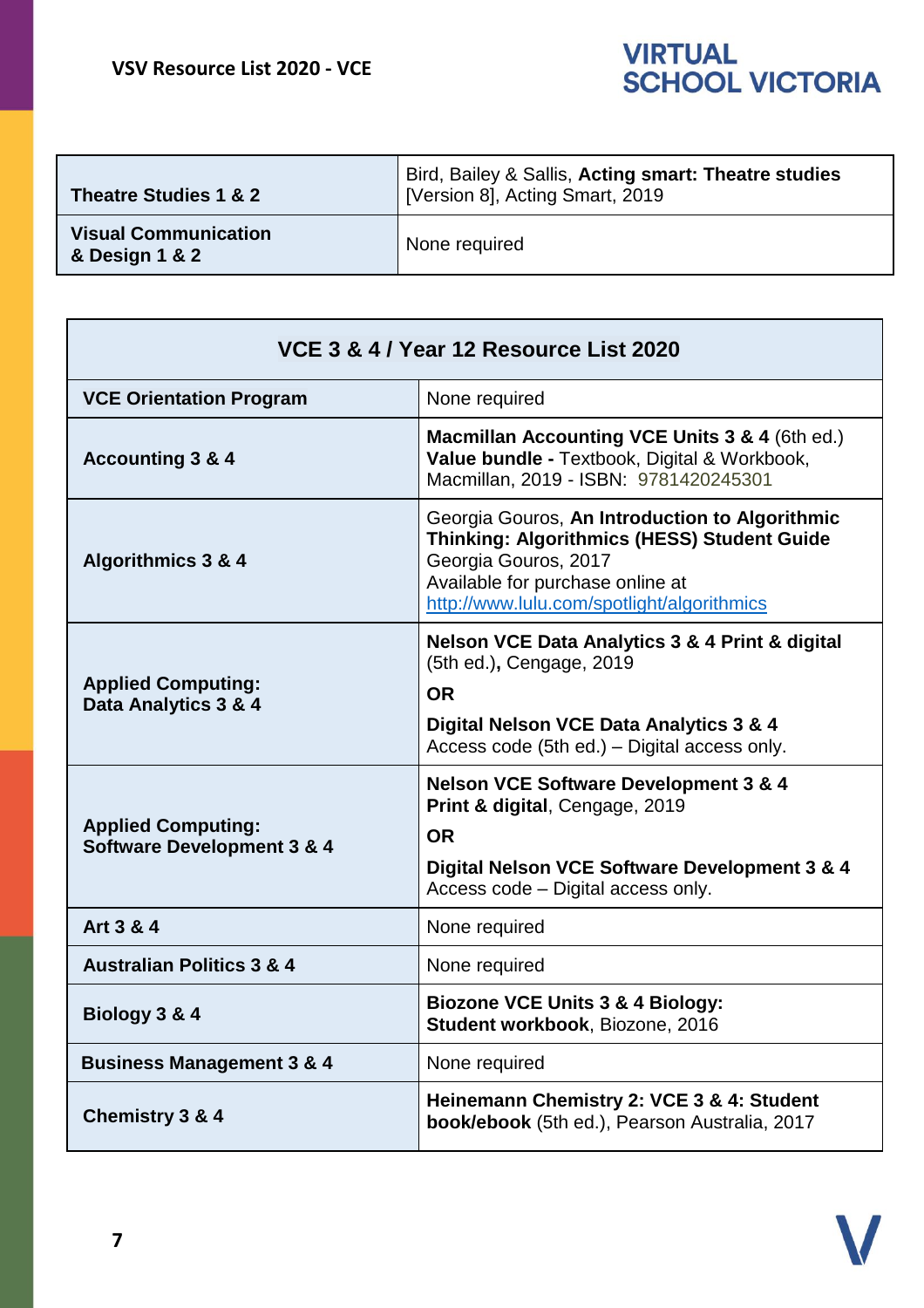

|                                                         | <b>OR</b><br>Digital Heinemann Chemistry 2 Access code<br>(5th ed.) – Digital access only.<br><b>AND</b><br>A scientific calculator                                                                                                                                                                                                                                                    |
|---------------------------------------------------------|----------------------------------------------------------------------------------------------------------------------------------------------------------------------------------------------------------------------------------------------------------------------------------------------------------------------------------------------------------------------------------------|
| <b>Classical Studies 3 &amp; 4</b>                      | None required                                                                                                                                                                                                                                                                                                                                                                          |
| Dance 3 & 4                                             | None required                                                                                                                                                                                                                                                                                                                                                                          |
| Economics 3 & 4                                         | <b>Jacaranda Key Concepts in VCE Economics 2:</b><br>Units 3 & 4. Print/LearnON/StudyON (10th ed.),<br>John Wiley, 2019<br>NOTE: On Campion 2020 Booklists, this will appear<br>as Jacaranda VCE Economics 3 & 4:<br><b>Print/LearnON/StudyON 10E</b><br><b>OR</b><br>Digital Jacaranda VCE Economics 3 & 4<br><b>LearnON/StudyON.</b> Access code (10th ed.) – Digital<br>access only |
| English 3 & 4                                           | Unit 3<br>Cate Kennedy, Like a House on Fire, Scribe, 2012;<br>Toni Jordan, Nine Days, Text Publishing, 2012.<br>Unit 4<br>Robyn Davidson, Tracks, Bloomsbury, 2012                                                                                                                                                                                                                    |
| <b>English as an Additional Language</b><br>(EAL) 3 & 4 | Unit 3<br>Cate Kennedy, Like a House on Fire, Scribe, 2012<br>Unit 4<br>David Malouf, Ransom, Vintage, 2012                                                                                                                                                                                                                                                                            |
| <b>Extended Investigation 3 &amp; 4</b>                 | None required                                                                                                                                                                                                                                                                                                                                                                          |
| Food Studies 3 & 4                                      | Heath, McKenzie, & Tully, Food Solutions: Food<br><b>Studies Units 3 &amp; 4 (4th ed.) Cengage, 2016</b><br><b>OR</b><br>Digital Food Solutions Units 3 & 4 Access code<br>(4th ed.) - Digital access only<br>A device for taking photos of production work is also<br>required.                                                                                                       |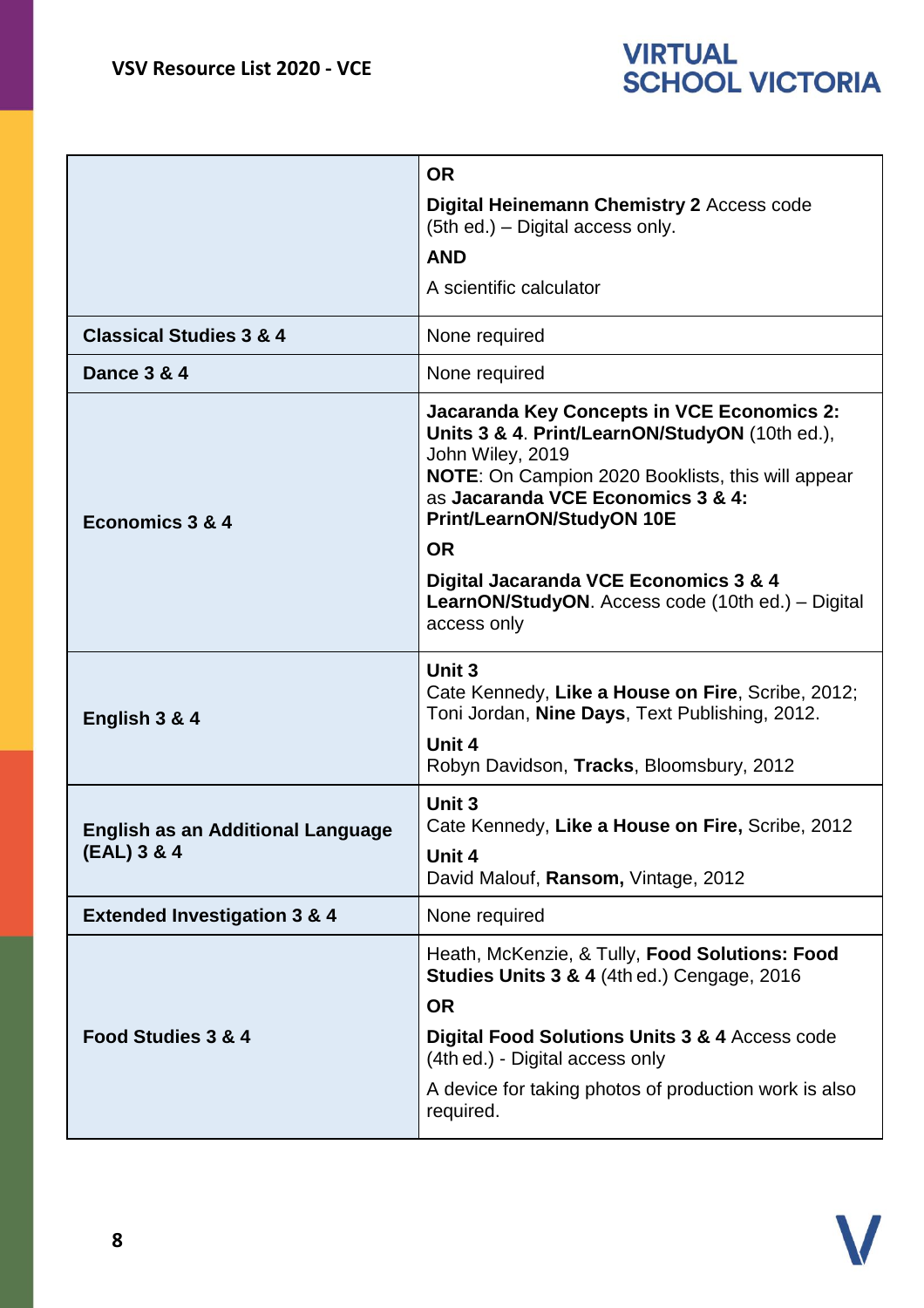| Geography 3 & 4                          | None required                                                                                                                                                                                                                       |
|------------------------------------------|-------------------------------------------------------------------------------------------------------------------------------------------------------------------------------------------------------------------------------------|
| <b>Global Politics 3 &amp; 4</b>         | Global Politics VCE Units 3 & 4 (1st ed.) Social<br>Education Victoria, 2017                                                                                                                                                        |
|                                          | Key Concepts in VCE Health & Human<br>Development 3 & 4: Text/ebook/StudyON,<br>(6th ed.), Jacaranda/John Wiley, 2019                                                                                                               |
| Health & Human Development 3 & 4         | <b>OR</b>                                                                                                                                                                                                                           |
|                                          | Digital Key Concepts in VCE Health & Human<br>Development 3 & 4: ebook/StudyON. Access code<br>(6th ed.) - Digital access only.                                                                                                     |
| History: Australian History 3 & 4        | None required                                                                                                                                                                                                                       |
| <b>History: Revolutions 3 &amp; 4</b>    | <b>Unit 3: France</b><br>Anderson, Fenwick & Kerr, Liberating France<br>(2nd ed.), HTAV, 2016                                                                                                                                       |
|                                          | Unit 4: China<br>Tom Ryan, China Rising (2nd ed.), HTAV, 2016                                                                                                                                                                       |
| <b>Industry and Enterprise 3 &amp; 4</b> | None required                                                                                                                                                                                                                       |
| <b>Legal Studies 3 &amp; 4</b>           | None required                                                                                                                                                                                                                       |
| Literature 3 & 4                         | Unit 3<br>Shelagh Delaney, A Taste of Honey, Methuen<br>Drama, Bloomsbury, 2016 (Play script)                                                                                                                                       |
|                                          | <b>AND</b>                                                                                                                                                                                                                          |
|                                          | A Taste of honey (film, 1961), director Tony<br>Richardson; writers (screenplay), Shelagh Delaney &<br>Tony Richardson<br>The film version can be downloaded or streamed in<br>digital format from a variety of sources, including: |
|                                          | Amazon - www.amazon.com<br>https://www.amazon.com/dp/B01KKVQKKW                                                                                                                                                                     |
|                                          | iTunes-<br>https://itunes.apple.com/us/movie/a-taste-of-<br>honey/id1143399393'                                                                                                                                                     |
|                                          | <b>Netflix</b> - https://dvd.netflix.com/Movie/A-Taste-of-<br>Honey/70009847                                                                                                                                                        |
|                                          | A hard copy DVD can be purchased from:                                                                                                                                                                                              |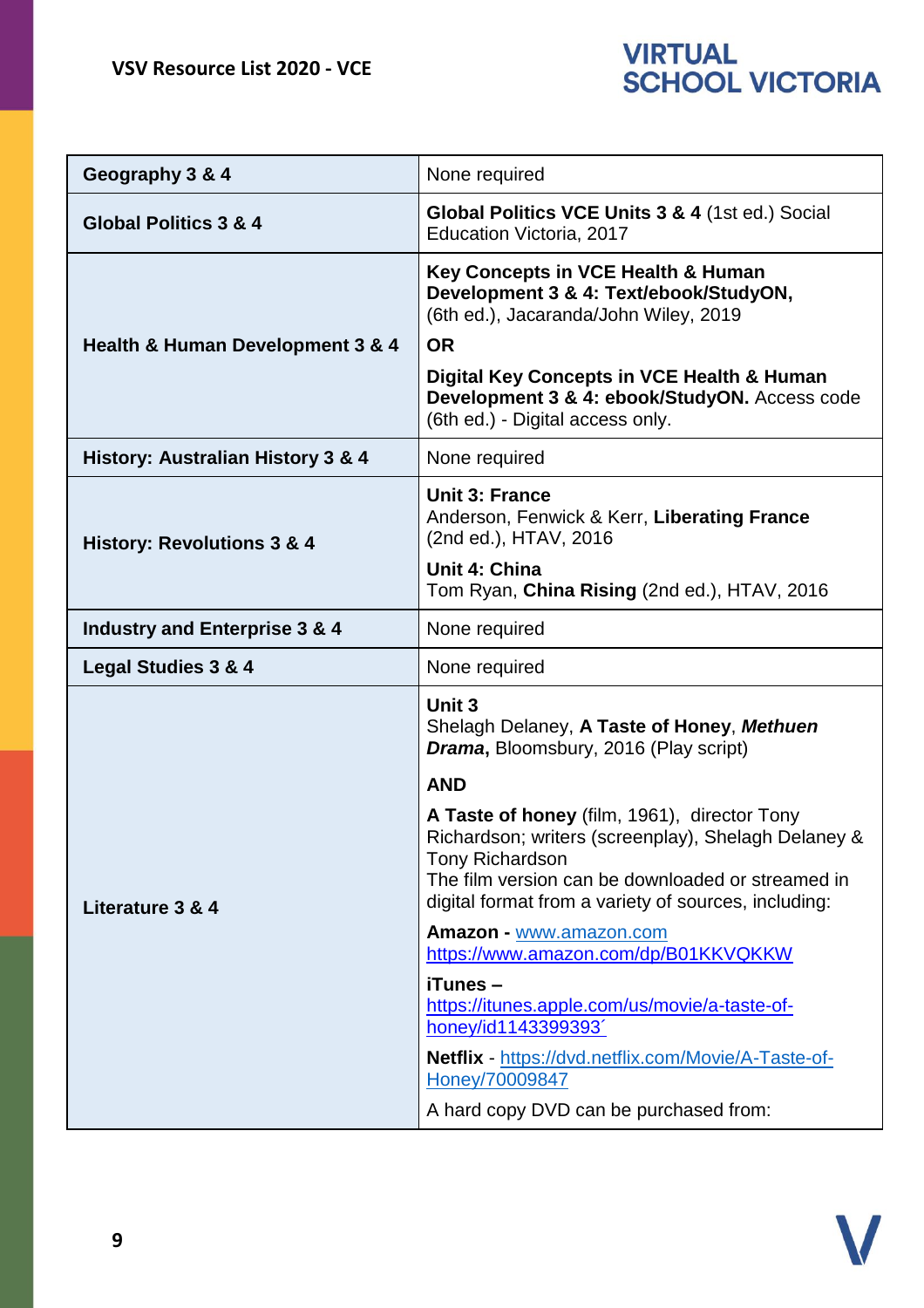

|                                       | - https://www.criterion.com/films/28734-a-taste-of-<br>honey<br>or via <b>eBay</b> , search: A Taste of Honey (film, 1961)                                                                                                                                                                                                                                                                                                                                                                                                   |
|---------------------------------------|------------------------------------------------------------------------------------------------------------------------------------------------------------------------------------------------------------------------------------------------------------------------------------------------------------------------------------------------------------------------------------------------------------------------------------------------------------------------------------------------------------------------------|
|                                       | <b>AND</b><br>Emily Dickinson, The Complete Poems, Faber &<br>Faber, 2016                                                                                                                                                                                                                                                                                                                                                                                                                                                    |
|                                       | Unit 4<br>Emile Zola; Brian Nelson (trans.) The Ladies'<br>Paradise Oxford World's Classics, 2008;<br>Ceridwen Dovey, Only the Animals, Penguin, 2015;<br>Juan Gabriel Vásquez; Anne McLean (trans.)<br>The Sound of Things Falling, Bloomsbury, 2012                                                                                                                                                                                                                                                                        |
|                                       | <b>Cambridge Senior Further Maths VCE 3 &amp; 4</b><br><b>Print/Interactive Text (revised ed.) - Cambridge</b><br>University Press, 2016. ISBN: 9781316616222.<br>Students must obtain this edition.                                                                                                                                                                                                                                                                                                                         |
|                                       |                                                                                                                                                                                                                                                                                                                                                                                                                                                                                                                              |
| <b>Mathematics: Further 3 &amp; 4</b> | <b>OR</b><br>Digital Senior Further Maths VCE 3 & 4 Interactive<br><b>Text</b> (Access Code) – Digital access only.                                                                                                                                                                                                                                                                                                                                                                                                          |
|                                       | <b>CAS technology:</b><br>You will need access to VCAA-approved CAS<br>technology. VSV course notes are written using<br>the TI-Nspire CAS calculator. The textbook also<br>contains instructions for both TI-Nspire CAS and<br>Casio ClassPad calculators. However, any of the<br>listed VCAA approved CAS technologies can be<br>used.<br>Further information on VCAA-approved<br>$\bullet$<br>technologies is available at:<br>https://www.vcaa.vic.edu.au/assessment/vce-<br>assessment/materials/Pages/calculators.aspx |

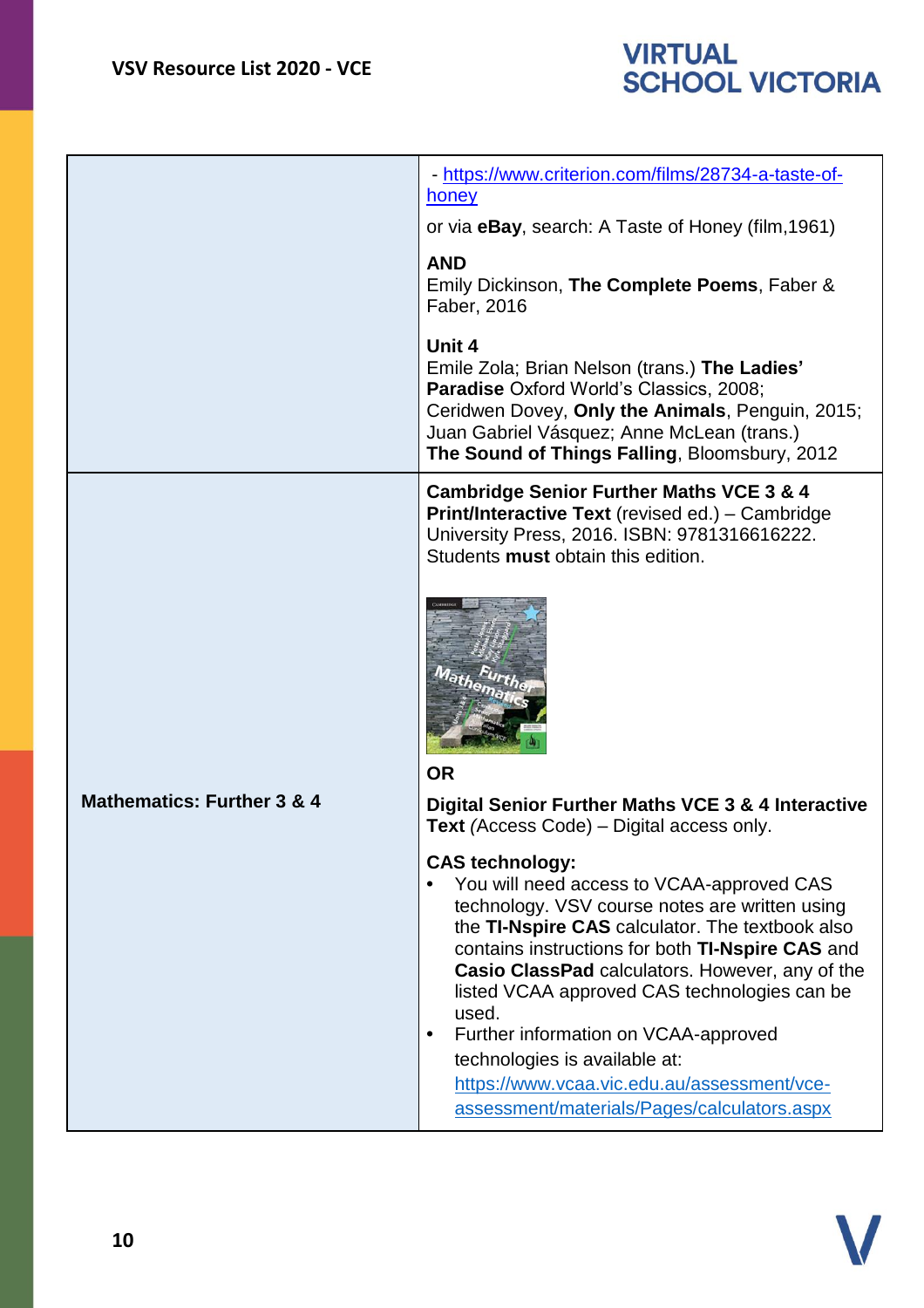|                                                              | If buying a new calculator, it is highly<br>$\bullet$<br>recommended to purchase a TI-Nspire CX CAS.<br>You are encouraged to contact your Mathematics<br>$\bullet$<br>teacher for advice before purchasing a calculator.                                                                                                                                                                                                                                                                                                                                                                                                                                                                                                                                                                                                                                                                                                                                                                                                                     |
|--------------------------------------------------------------|-----------------------------------------------------------------------------------------------------------------------------------------------------------------------------------------------------------------------------------------------------------------------------------------------------------------------------------------------------------------------------------------------------------------------------------------------------------------------------------------------------------------------------------------------------------------------------------------------------------------------------------------------------------------------------------------------------------------------------------------------------------------------------------------------------------------------------------------------------------------------------------------------------------------------------------------------------------------------------------------------------------------------------------------------|
| <b>Mathematics:</b><br><b>Mathematical Methods 3 &amp; 4</b> | Maths Quest (MQ) 12 Mathematical Methods VCE<br>3 & 4 & eBookPlus (includes Calculator<br>Companion & StudyON Units 3 & 4), John Wiley,<br>2018<br><b>OR</b><br>Digital MQ 12 Maths Methods VCE 3 & 4<br>Ebook+/StudyON Access code - Digital access only.<br><b>CAS technology:</b><br>You will need access to a VCAA-approved CAS<br>technology. VSV course notes are written using<br>the TI-Nspire CAS and Casio ClassPad<br>calculators. The textbook also contains<br>instructions for both TI-Nspire CAS and Casio<br>ClassPad calculators. However, any of the listed<br>VCAA approved CAS technologies can be used.<br>Further information on VCAA-approved<br>$\bullet$<br>technologies is available at:<br>https://www.vcaa.vic.edu.au/assessment/vce-<br>assessment/materials/Pages/calculators.aspx<br>If buying a new calculator, it is highly<br>$\bullet$<br>recommended to purchase a TI-Nspire CX CAS.<br>You are encouraged to contact your Mathematics<br>$\bullet$<br>teacher for advice before purchasing a calculator. |
| <b>Mathematics: Specialist 3 &amp; 4</b>                     | <b>Specialist Mathematics Cambridge Senior</b><br><b>Mathematics VCE 3 &amp; 4 Print/Interactive Text</b><br>(revised ed.), Cambridge University Press, 2016.<br><b>OR</b><br>Digital Senior Specialist Mathematics VCE 3 & 4<br><b>Interactive Text</b> (Access Code) – Digital access only.<br><b>CAS technology:</b><br>You will need access to a VCAA-approved CAS<br>technology. VSV course notes are written using<br>the TI-Nspire CAS and Casio ClassPad<br>calculators, and Mathematica software. The                                                                                                                                                                                                                                                                                                                                                                                                                                                                                                                                |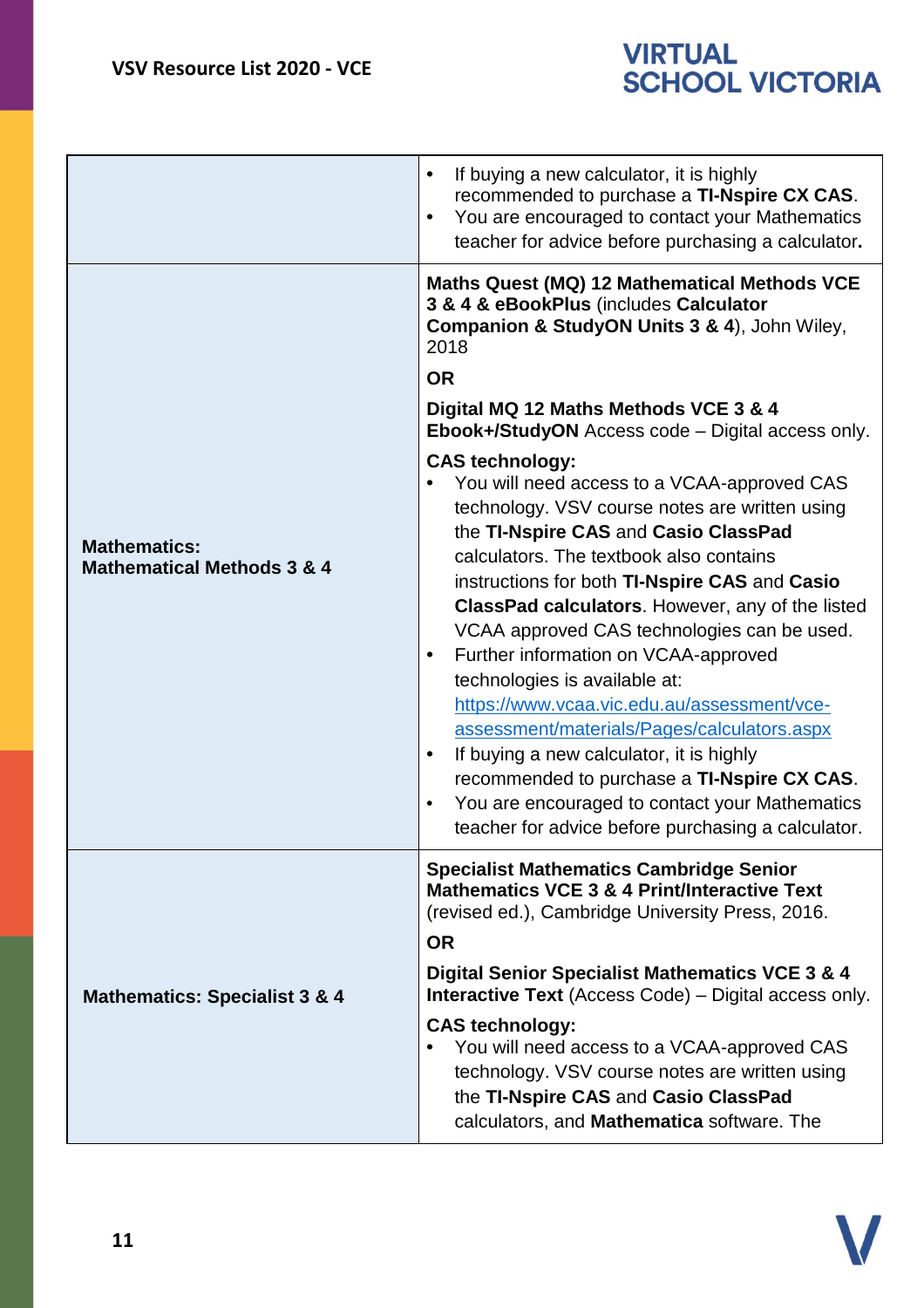|                                                | textbook also contains instructions for TI-Nspire<br><b>CAS and Casio ClassPad calculators. However,</b><br>any of the listed VCAA approved CAS<br>technologies can be used.<br>Further information on VCAA-approved<br>technologies is available at:<br>https://www.vcaa.vic.edu.au/assessment/vce-<br>assessment/materials/Pages/calculators.aspx<br>If buying a new calculator, it is highly<br>recommended to purchase a TI-Nspire CX CAS.<br>You are encouraged to contact your Mathematics<br>$\bullet$<br>teacher for advice before purchasing a calculator. |
|------------------------------------------------|---------------------------------------------------------------------------------------------------------------------------------------------------------------------------------------------------------------------------------------------------------------------------------------------------------------------------------------------------------------------------------------------------------------------------------------------------------------------------------------------------------------------------------------------------------------------|
|                                                | Jo Flack, Nelson VCE Media 1-4 (4th ed.) Cengage,<br>2018                                                                                                                                                                                                                                                                                                                                                                                                                                                                                                           |
| Media 3 & 4                                    | <b>OR</b><br>Digital Nelson VCE Media 1-4 Access code<br>(4th ed.) - Digital access only                                                                                                                                                                                                                                                                                                                                                                                                                                                                            |
| <b>Music Investigation 3 &amp; 4</b>           | None required                                                                                                                                                                                                                                                                                                                                                                                                                                                                                                                                                       |
| <b>Music Style &amp; Composition 3 &amp; 4</b> | None required                                                                                                                                                                                                                                                                                                                                                                                                                                                                                                                                                       |
| Philosophy 3 & 4                               | None required                                                                                                                                                                                                                                                                                                                                                                                                                                                                                                                                                       |
| <b>Physical Education 3 &amp; 4</b>            | <b>Nelson Physical Education VCE Units 3 &amp; 4</b><br>(6th ed.), Nelson Cengage Learning, 2017<br><b>OR</b><br>Digital Nelson Physical Education VCE 3 & 4<br>Access code (6th ed.) – Digital access only<br><b>AND</b><br><b>Nelson Peak Performance: Physical Education</b><br>workbook VCE Units 3 & 4 (3rd ed.)<br>Cengage Learning, 2017                                                                                                                                                                                                                     |